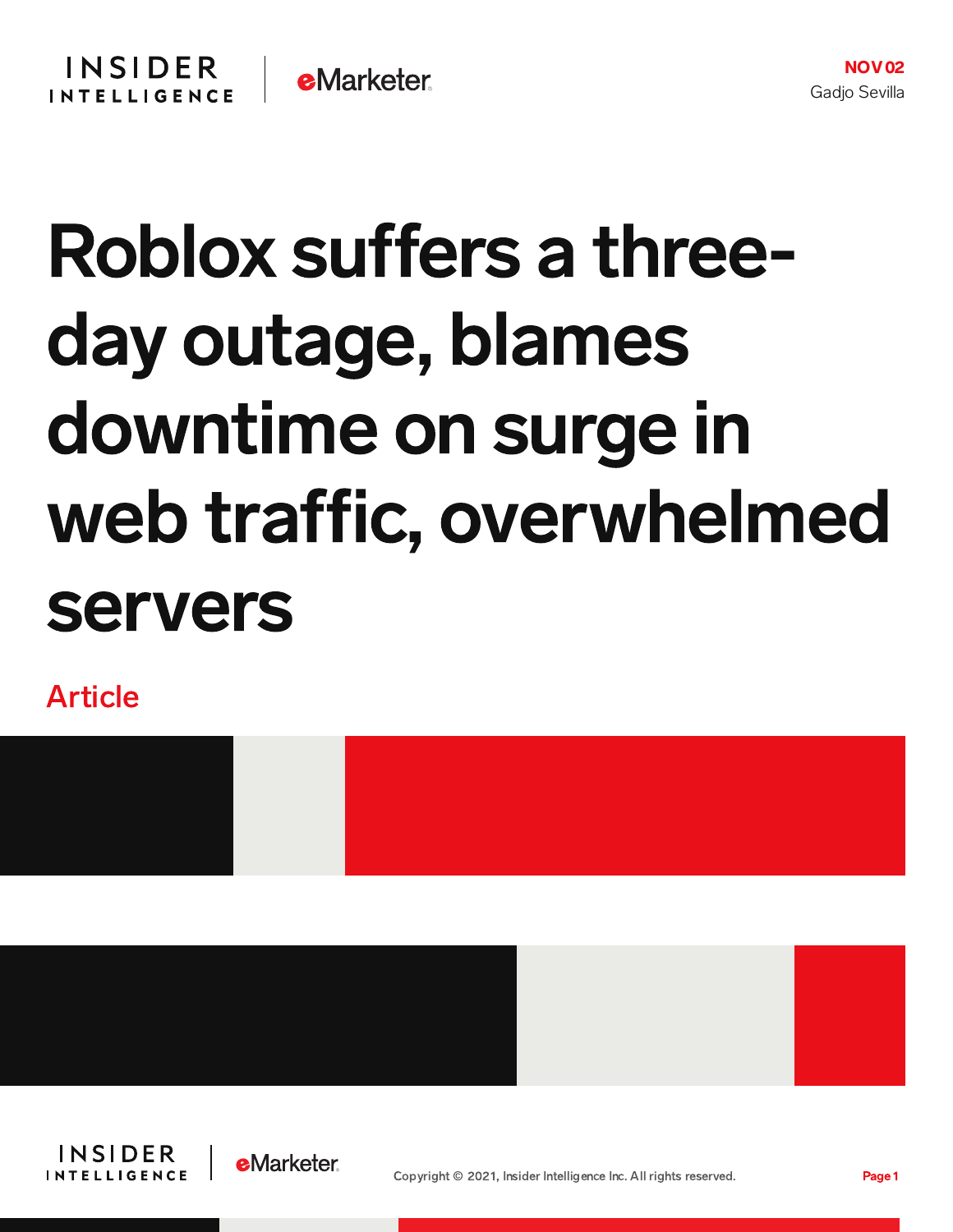The news: Popular gaming platform Roblox was offline for three days and unavailable during the peak Halloween weekend, per The Wall Street Journal.

How we got here: Roblox, an online game platform with more than 43 million daily players, went dark last Thursday and struggled to get back online until late Sunday.

- More than half of US kids 16 and younger play Roblox, [per](https://www.theverge.com/2020/7/21/21333431/roblox-over-half-of-us-kids-playing-virtual-parties-fortnite) The Verge. The platform hosts 9.5 million developers and offers over 24 million "experiences," including games, in-game concerts, promos, and events.
- Initial reports attributed the outage to a promotion with Chipotle—the restaurant chain was giving away \$1 million worth of free burritos in Roblox in an event that started an hour before servers went down. Roblox denied the promo was the reason for downtime.
- Roblox founder and CEO David Baszucki said the outage "involved a combination of several factors. A core system in our infrastructure became overwhelmed, prompted by a subtle bug in our back-end service communications while under heavy load…the failure was caused by the growth in the number of servers in our data centers."

**The bigger picture:** 2021 has seen an [increasing](https://www.spglobal.com/marketintelligence/en/news-insights/latest-news-headlines/global-internet-outages-continue-to-increase-in-last-week-of-august-66355295) number of internet service outages, exposing the fragility of an [overburdened](https://content-na2.emarketer.com/another-massive-internet-outage-takes-down-amazon-fedex-other-major-sites) server infrastructure that relies on a [handful](https://content-na2.emarketer.com/google-s-worldwide-outage-reminded-us-just-how-big-really) of service providers.

In Roblox's case, a sudden uptick of users and the resulting server expansion seem to have caused a chain reaction that overwhelmed its capacity and kicked users out of its servers. It's a problem that will continue to affect internet services.

- The rise of video streaming, spike in video game use, and remote-work-related internet access for services like **Zoom** have placed a palpable strain on internet networks that rely on content delivery networks (CDNs) to reach end users.
- Outages now last longer and are more complex to solve. Facebook-owned platforms including WhatsApp and Instagram went offline for six hours last month, affecting more than 3.5 billion people and even locking some employees out of their offices.

**What's next:** Simply adding servers to handle more traffic and users seems to be causing more complex problems to the internet infrastructure. Recent outages have also been taking longer to resolve, indicating that massive growth is quickly becoming [unmanageable.](https://www.zdnet.com/article/facebooks-giant-outage-this-change-caused-all-the-problems/)

**INSIDER** 

**INTELLIGENCE** 

**eMarketer**